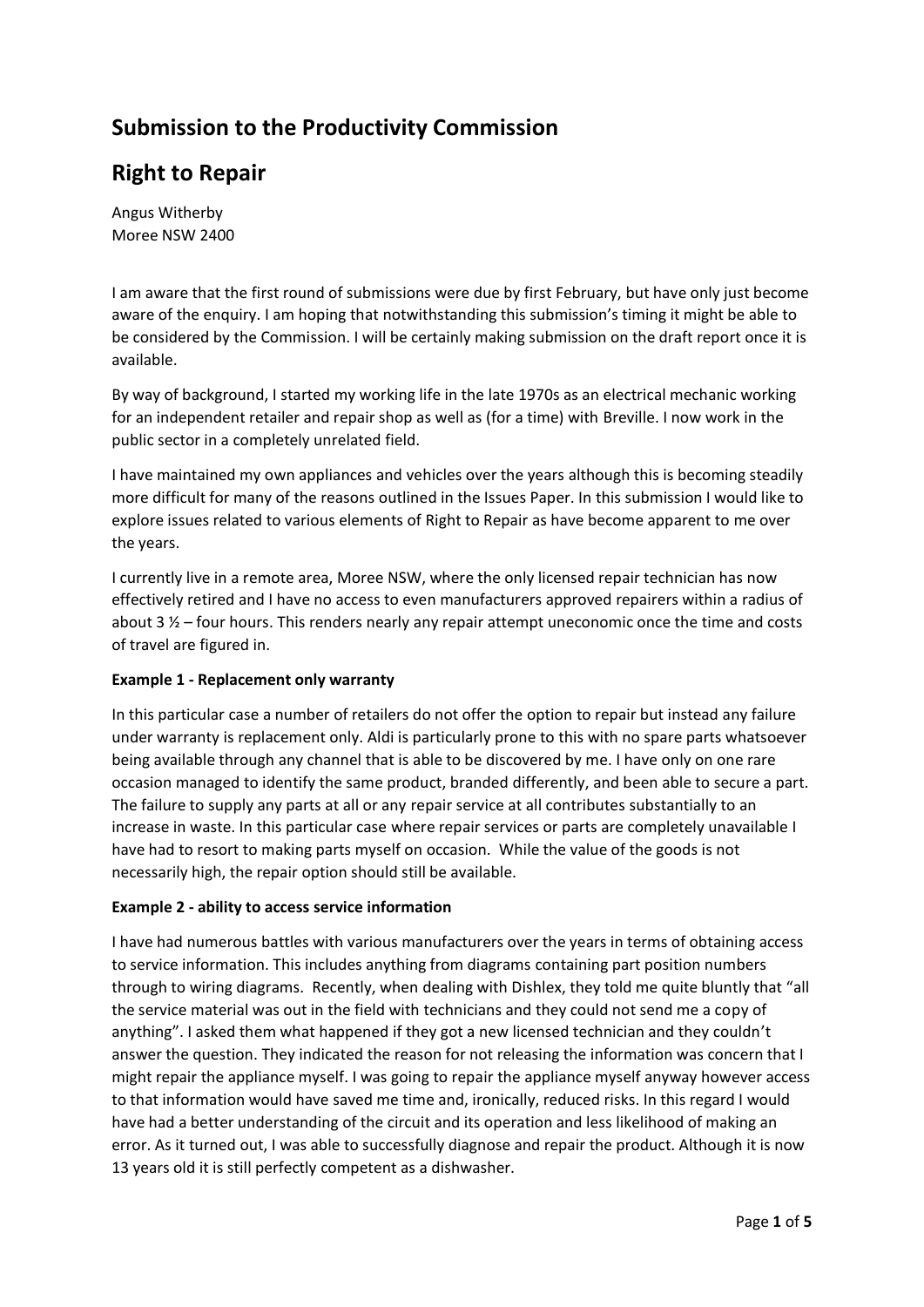Fisher and Paykel have been a little bit better, and I have been able to obtain basic information about my washing machine. Again, this is an older appliance and when I first sought repairs or it it was only just out of warranty. The manufacturer tried very hard to sell me a new one rather than send a technician. The repair was quite straightforward and cheap (I was living in Melbourne at the time) and I set about obtaining service information. I obtained a wiring diagram and, most importantly, the ability to put the machine in diagnostic mode. The growth of computerisation within routine appliances has led to some very major benefits when it comes to repairs. Most modern appliances can now self-diagnose and in my experience with reasonably accurately. On this basis, access as to how to get the machine into diagnostic mode is critical at a consumer level as well as a repairer level. For example by getting the machine into diagnostic mode a consumer can discuss with a repairer of the codes indicated and therefore whether a repair is likely to be feasible. This can save the costs and time of a service call for an appliance that may or may not be repairable. In the case of the washing machine I have now undertaken three repairs all of which were successful but made quicker and easier through the diagnostic code because of reduced time for troubleshooting. This is critical from a commercial perspective where time is money in the repair game. You need to be able to repair cheap appliances very quickly. Labour cost is the main barrier to economically viable repairs.

## **Example 3 - parts not being labelled/colour-coded**

I recently did a partial repair on a Haier refrigerator owned by a friend who also lives in a remote area. There is no service technician closer than four and a half hours. The manufacturer would not provide any service information whatsoever although I did find some information on the Internet after much searching. To make things more challenging the wiring harness was not colour-coded and therefore repairs involved a very laborious process of working out which wire was meant to connect with what in terms of the two main boards. With four of the seven wires broken, this was a challenge. I eventually troubleshot it sufficiently to get the fridge running but not sufficiently to get the display panel operating or the controls working. Eventually, the manufacturer did agree to sell a new wiring harness which was actually quite affordable but no help during a hot summer when you needed to make operational repairs quickly. The fridge broke down over the Christmas – New Year period. Again, an independent repairer could not afford the time "hit" to undertake this type of laborious troubleshooting. It took me about three hours to fully trace the circuits, map them out and work out how the boards connected. Commercially, that would be something like \$200 in labour just to diagnose the problem. A colour coded wiring harness would have meant the job would take five minutes even in the absence of service information.

Increasingly, with electronic components within appliances, these components are often completely unlabelled. This includes common components such as transistors, capacitors, resistors and the like as well as more specialised components such as integrated circuits. This makes it extraordinarily difficult, in the absence of a full circuit diagram, to undertake any meaningful repair. One is limited to identifying components that are in physical distress and then having a guess as to what the values might be or even, sometimes, what the component actually is. In the case of partial destruction through, say, overheating of a resistor is usually possible to work out what it was and make some educated guesses as to why it overheated but again this is time. Failure to colour code harnesses (or at the very least have pinout information on the boards) and to properly label components is, in my view, sheer obstructionism on the part of manufacturers.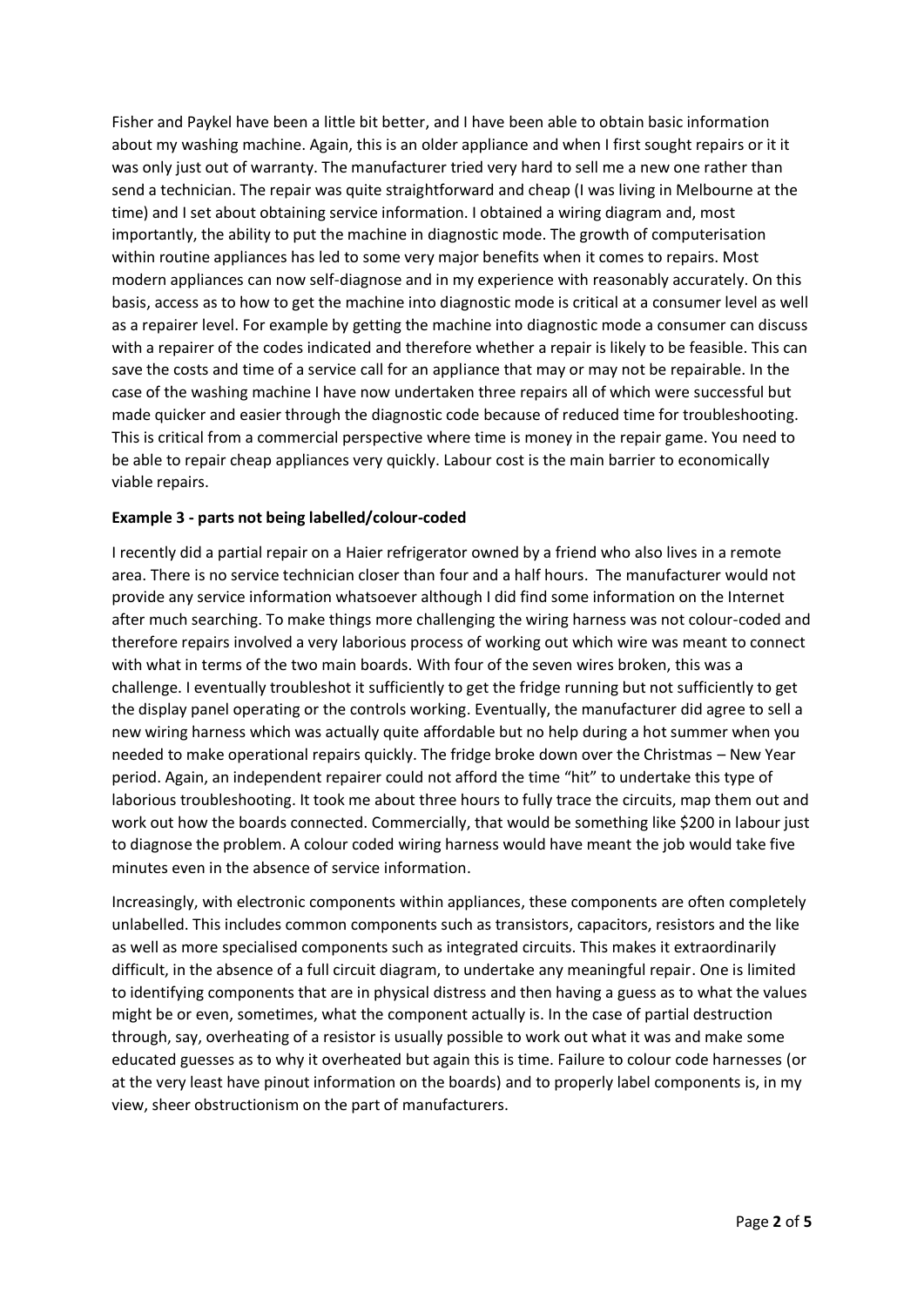#### **Example 4 - access to parts**

The very rapid development of appliances with extremely frequent model changes and multiple running updates during a model run creates very many challenges in terms of maintaining an appropriate stock parts and supply network. In particular, subtle variations between parts in superficially identical models can create challenges. Sometimes a part from a slightly different model will work - sometimes it will not. There needs to be some systemic thought around reducing the number of operational production changes and undertaking better design and testing in the first place. I suspect that in practice most of the testing is "done in the field" with operational changes made to production based on failure rates in practice.

Often parts are available only from the manufacturer or an authorised service agent and they will not sell to an independent repairer or consumer. I have also found that purchasing as a consumer can significantly increase the cost. At times this can render a repair problematic. For instance with the dishwasher a new control panel moulding was over \$200 from the manufacturer although I did locate one from a parts stockist firm for \$106.

This also raises the issue of third-party parts providers. Within the automotive industry this is now comparatively common and, at times, a third-party part may be better quality than the OEM. With appliances it is less common although not unknown. My most recent repair to the washing machine utilised a third-party pump which has worked perfectly well.

I understand the issues around quality control of parts produced by others however given my very frequent experiences of new appliances failing under warranty because of one poorly designed part I don't think manufacturers can take the high ground on this one. At the end of the day an effective network of third-party repairers sourcing parts both from the manufacturer and third parties as appropriate would seem to me to be the best way to ensure that there is appropriate skill and safety applied irrespective of the source of parts. For example, I use a mega tester to check third-party parts for insulation integrity.

## **Example 5 - special service tools**

I recently returned to service a 2000 Holden Astra which had been off the road for three or four years. It had a faulty fuel pump. I was able to access the vehicles diagnostics using the industry standard interface which assisted in troubleshooting. The problem came when I needed to replace the pump. No less than three special service tools are recommended for this job. Not being willing to spend a lot of money on a vehicle worth about \$500 I was able to obtain a second hand pump for \$35 and then needed to spend a day and a half manufacturing the special service tools to install it. Very few people would have the capability, knowledge or equipment to make their own tools. Yet simply because of intrinsic design, what should have been a 10 minute job took most of the weekend. The use of special service tools is exclusionary.

## **Example 6 - design for repairability**

I think about my first vehicle, a 1974 Toyota Corona. It was very easy to purchase a full set of manufacturer workshop manuals which gave full details of repair and replacement of any part on the vehicle. Tools were straightforward and simple and the average mechanic would have virtually everything. Parts were readily available and affordable. Yes, it was quite simple machine but in terms of serviceability was excellent in terms of access, the ability to use common tools and the lack of special service tool requirements. Where an SST was required this tended to be more about convenience than about the ability to repair the vehicle.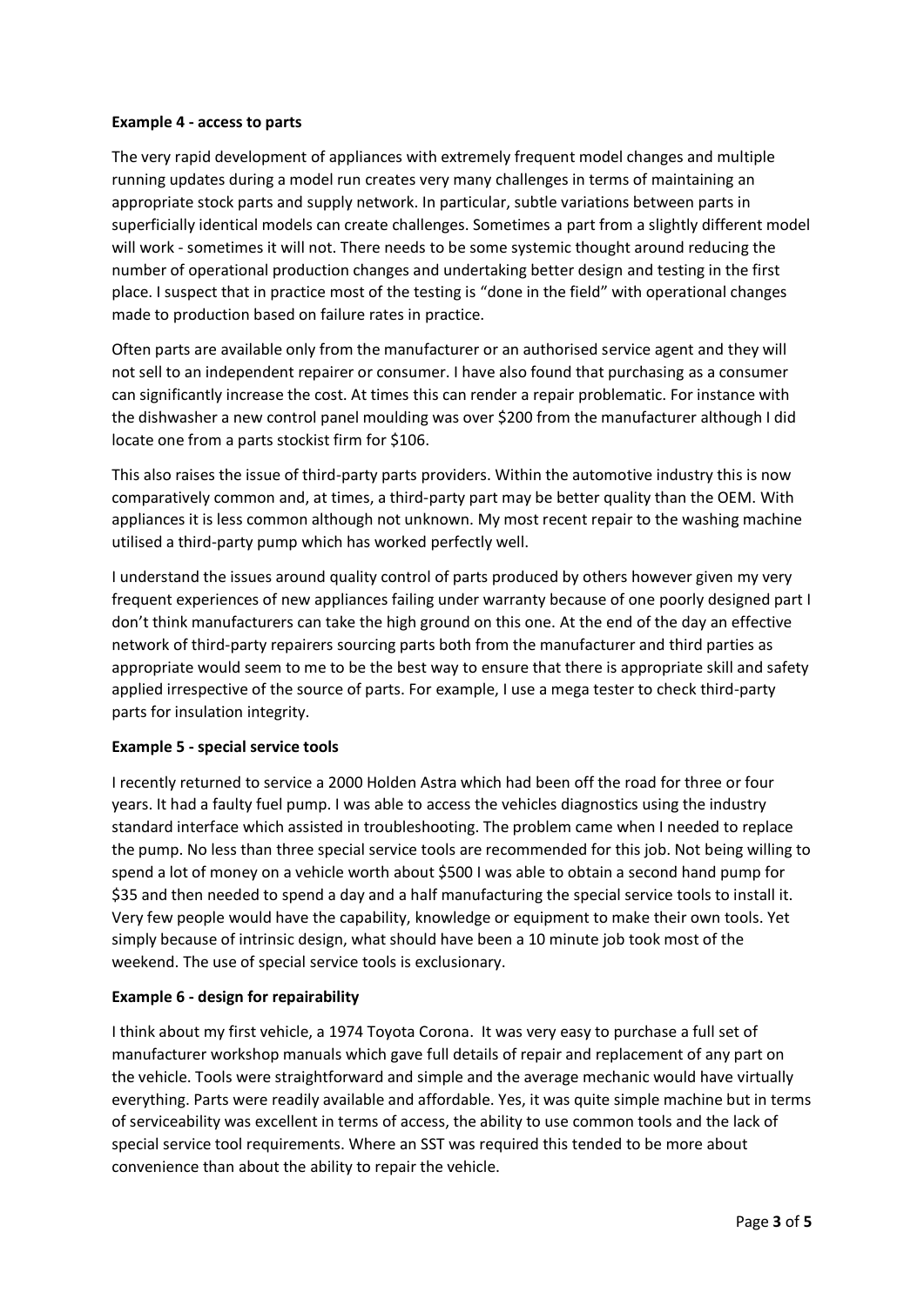Electronic and electrical appliances vary considerably in this regard. Quite often a marginal saving in terms of manufacturing costs makes an appliance difficult to repair. A recent example was an appliance which used pressed on connectors to connect the appliance wiring to the power cord. Of itself this would not normally be a problem except the wiring was so tight that it was not possible to cut the connector off and still have enough wire to apply fresh connectors once the power cord had been replaced. Fortunately, I had some of the high temperature silicon insulated wire which allowed me to replace part of the wiring harness the appliance and effect a repair. This is an increasingly common problem and can include items being glued or encapsulated where it doesn't appear necessary for appliance long life.

## **Example 7 - Access to software**

I have a Canon multifunction machine (commercial quality) which, the cause of changing network technologies, needs a firmware update. Unfortunately I have been unable to either get the local Canon agent to do this or to source the information from Canon themselves. As a result, the machine no longer has effective network functionality although it will copy and print it will not scan without considerable workarounds being needed. The machine is now five years old which lower old in commercial terms given light usage means it should still have considerable design life left.

Another example is a network storage device produced by Netgear. Because of closure of a thirdparty website which they used for online access and authentication it is now no longer possible to access the machine if a password is lost. Thus a perfectly functional though older machine becomes useless because of this simple flaw. The ability to access a machine in the circumstances and to be able to address this issue in software (it runs a version of Linux) is a frustration.

This issue also arises with things such as mobile phones, and to a lesser degree notebook and desktop computers, where multiple operating system upgrades eventually mean that a machine cannot run the latest operating system even when perfectly functional. This exposes the machine to considerable security risk. Whilst strictly speaking not a matter of "repairability" it still comes into the same class of planned obsolescence.

A final case study in this area relates to agricultural machinery. Reports from local landholders indicate that in the case of some large tractors, harvesters and the like service information is only held by the manufacturer (John Deere) in the USA. Servicing this equipment is dependent on a live Internet connection to the actual machine to allow them to undertake remote diagnostics. In addition, the claims of intellectual property in software are used as an excuse to not permit thirdparty modification. Again, while it is accepted that in unskilled hands this could prove problematic there are no other alternatives in terms of being able to utilise someone local with appropriate skills.

## **Overall conclusions**

- 1. It is accepted that the very low cost of many modern appliances makes economic repair challenging. This is particularly in the case when replacement appliance might cost \$20 or \$30. Nevertheless, even within a timeframe of 10 minutes with good design, proper information and affordable parts a repair might nevertheless be able to be economically effected.
- 2. **Design for repair** should be mandatory given the very small increase in production costs involved and the much greater service life obtainable and the significant reduction in waste streams that can also occur.
- 3. **Service information** should be readily available including, in particular, the ability to place a machine into diagnostic mode and also obtain wiring diagrams if not full circuit diagrams.